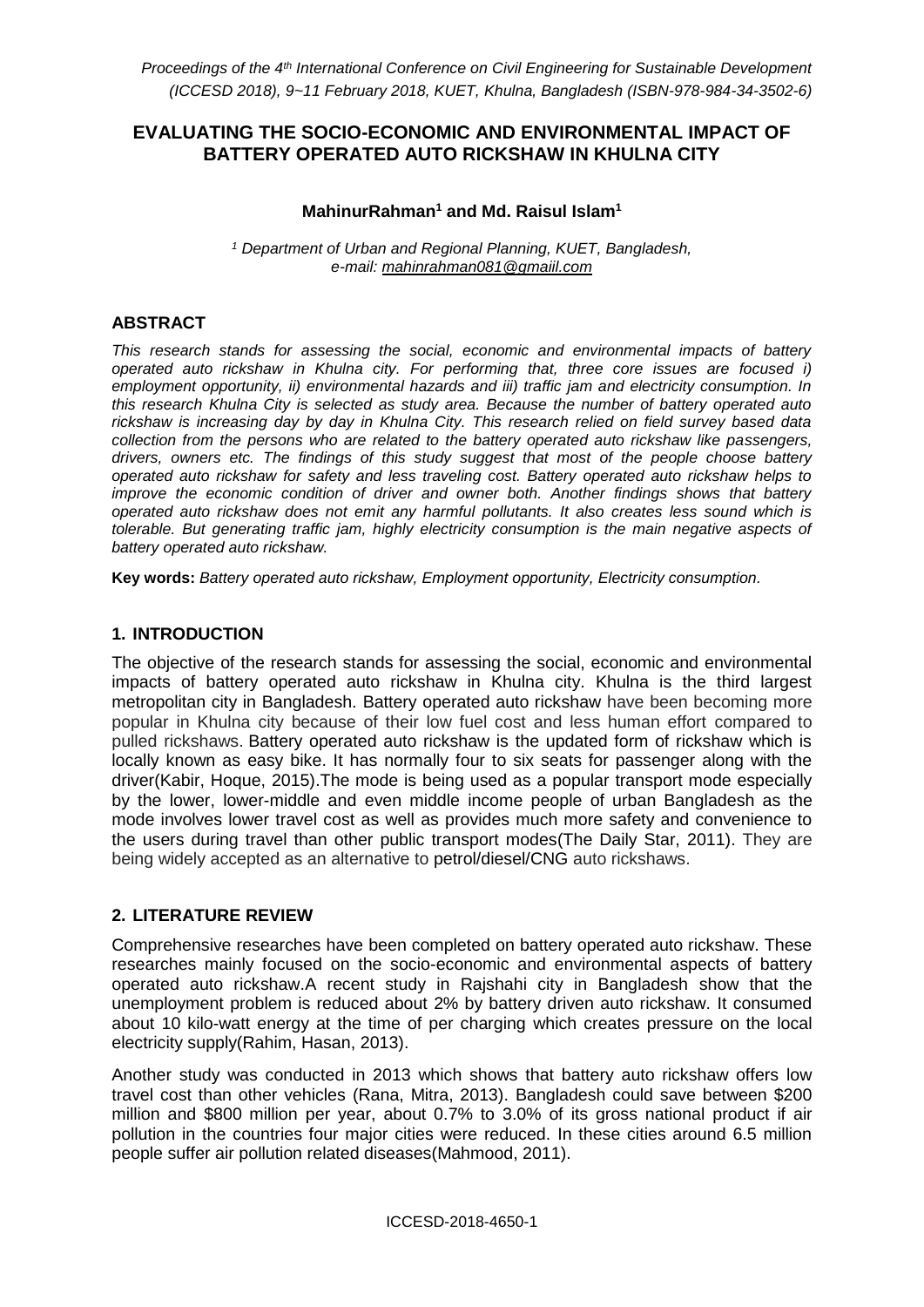# **3. STUDY AREA AND METHODOLOGY**

# **3.1 Study Area**

Khulna is the 3rd largest city of Bangladesh. The area of Khulna City Corporation is 14.30 square miles and divided into 31 wards. The study area was selected thus a way that it includes all classes of people.



Figure 1: Map of Study Area, Source: Author 2017

| Table 1: Study Area at a Glance |  |  |  |  |  |
|---------------------------------|--|--|--|--|--|
|---------------------------------|--|--|--|--|--|

| <b>City corporation</b>   |                              |  |  |
|---------------------------|------------------------------|--|--|
| Thana                     | 5                            |  |  |
| Ward                      | 33                           |  |  |
| population                | 770498                       |  |  |
| <b>Population density</b> | 18889 (per square kilometer) |  |  |
|                           | Source: KCC                  |  |  |

## **3.2 Methodology**

The study was started through reading the available materials in the internet and talking to the people of Khulna city. The study area was selected to assess the social, economic and environmental impacts of battery operated auto rickshaw in Khulna city. This Study relied on field based data, which was collected through the reconnaissance survey & field survey. The preliminary survey helped to collect some initial information about the area. The field survey was done for gathering the required data for social, economic and environmental aspects of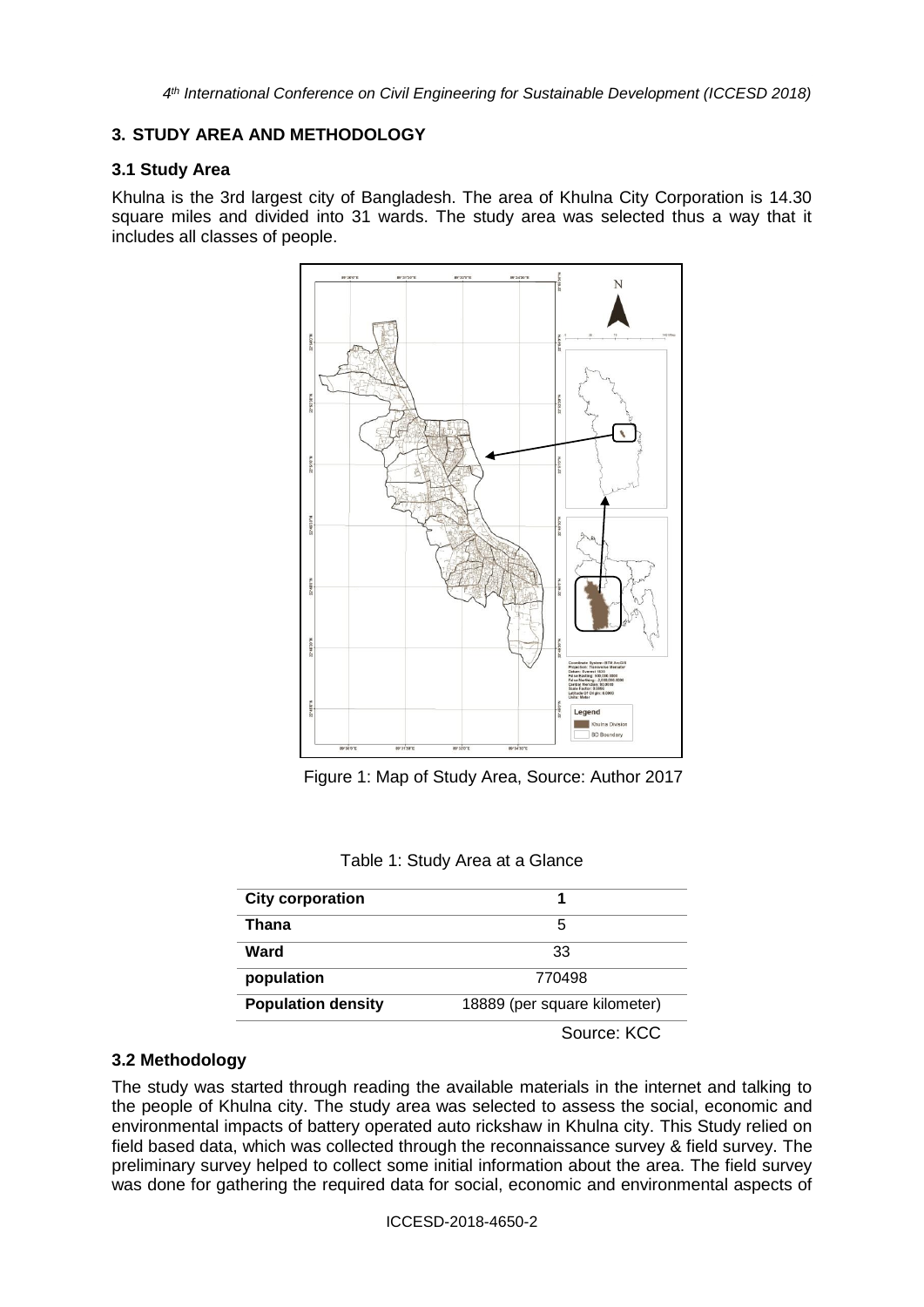battery operated auto rickshaw in different place of Khulna city like Fulbarigate, Daulatpur, BoyraBazar, Shibbari mor, Royal mor etc. Various types of questions were asked to the passengers, drivers, and owners who are related to the battery operated auto rickshaw of the project area.A user opinion survey was conducted among 100 persons about the fare rate, travel time, safety, travel comfort and quality of service to find out the Performance Index of battery operated auto rickshaw in the area.

The data was stored in Microsoft Excel 2013, from the data different types of analysis was done. GIS based secondary analysis help to know the overall view of the site and the exiting condition. It also helps to make maps for the study.

# **4. ANALYSIS & INTERPRETATION**

## **4.1 Purposes of Battery Operated Auto Rickshaw**

In Khulna City different types of transport mode is used like Mahindra, Bus etc. Battery operated auto rickshaw is used for working purpose, educational purpose, commercial purpose, social working purpose. Almost 53% passengers use battery operated auto rickshaw for their working purpose. Where 25% passenger use it for the educational purpose. The data was collected from Fulbarigate, Daulatpur, BoyraBazar, Shibbari mor, Royal mor.



Figure 2: Purpose of Using Battery Operated Auto Rickshaw Source: Field Survey, 2017

## **4.2 Positive Aspects**

## **4.2.1 Choice of Auto Rickshaw**

People chose transport mode on the basis of road condition, time, availability, financial condition, distance, safety etc. In Khulna city 47% people chose battery operated auto rickshaw as transport mode. Where 42% people use mahindra as transport mode. Most of the people chose battery operated auto rickshaw because of less traveling cost, comfort and safety.

In the battery operated auto rickshaw transportation cost is less than mahindra and paddle rickshaw. In the several place the fare of battery operatedauto rickshaw and mahindra issame.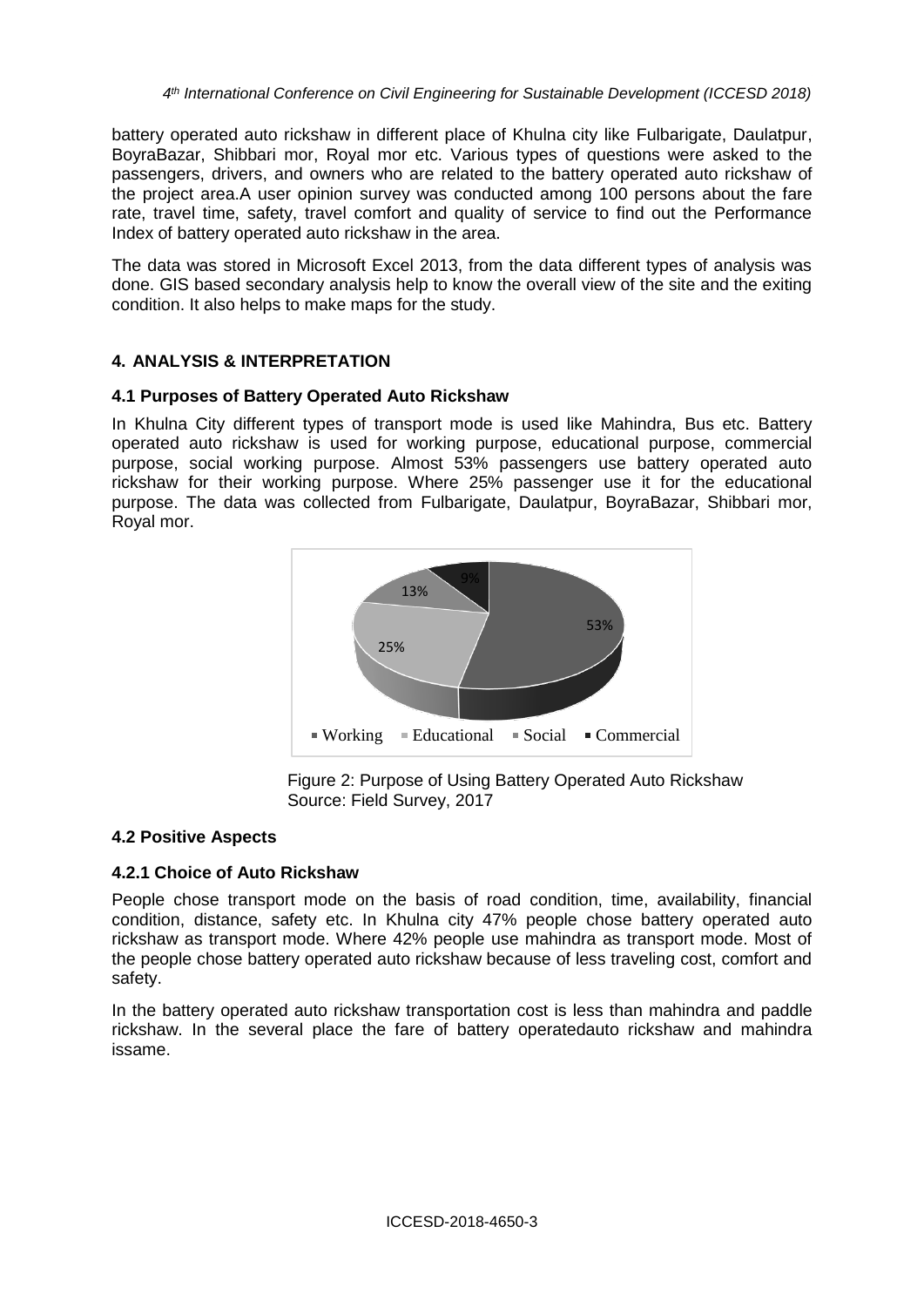Table 2*:* Fare of Different Mode

| Mode                   | <b>Distance</b>                | <b>Fare/person</b> |
|------------------------|--------------------------------|--------------------|
| Mahindra               | Fubarigate to Daulatpur        | 10 taka            |
| <b>Auto Rickshaw</b>   | <b>Fubarigate to Daulatpur</b> | 8 taka             |
| <b>Paddle Rickshaw</b> | Fubarigate to Daulatpur        | 30 taka            |



Source: Field Survey, 2017

Figure 3: Choice of Auto Rickshaw Source: Field Survey, 2017

## **4.2.2 Earning of the Owner**

From the auto rickshaw the owner of it get 500 taka per day for each auto rickshaw from the driver. So the one auto rickshaw owner earns 15000 taka per month. Where he spend daily 70-90 taka per day which is 2100-2700 taka in a month for the maintenance and repairing. In the major repairing like replacement of battery, tire, motor the owner has to spend for the long lifecycle.

| Cost  |  |  |
|-------|--|--|
| 35000 |  |  |
| 1500  |  |  |
| 6000  |  |  |
|       |  |  |

| Table 3: Cost of Accessories |
|------------------------------|
|------------------------------|

Source: Field Survey, 2017

# **4.2.3 Earning of the Driver**

Most of the drivers, do not have their own auto rickshaw. They hire auto rickshaw from the owner in a daily payment basis. An auto driver earns average 1000-1200 taka per day. They have to pay 500 taka to the owner of auto daily and they have 500-700 taka in their hand. Before starting this occupation most of the drivers are unemployed and some of the drivers are engaged in other occupations like day laborer, industry worker etc. They take this profession to improve their economic condition. From the field survey it is found that 58% drivers strongly agree that this occupation change their social status, where 28% drivers are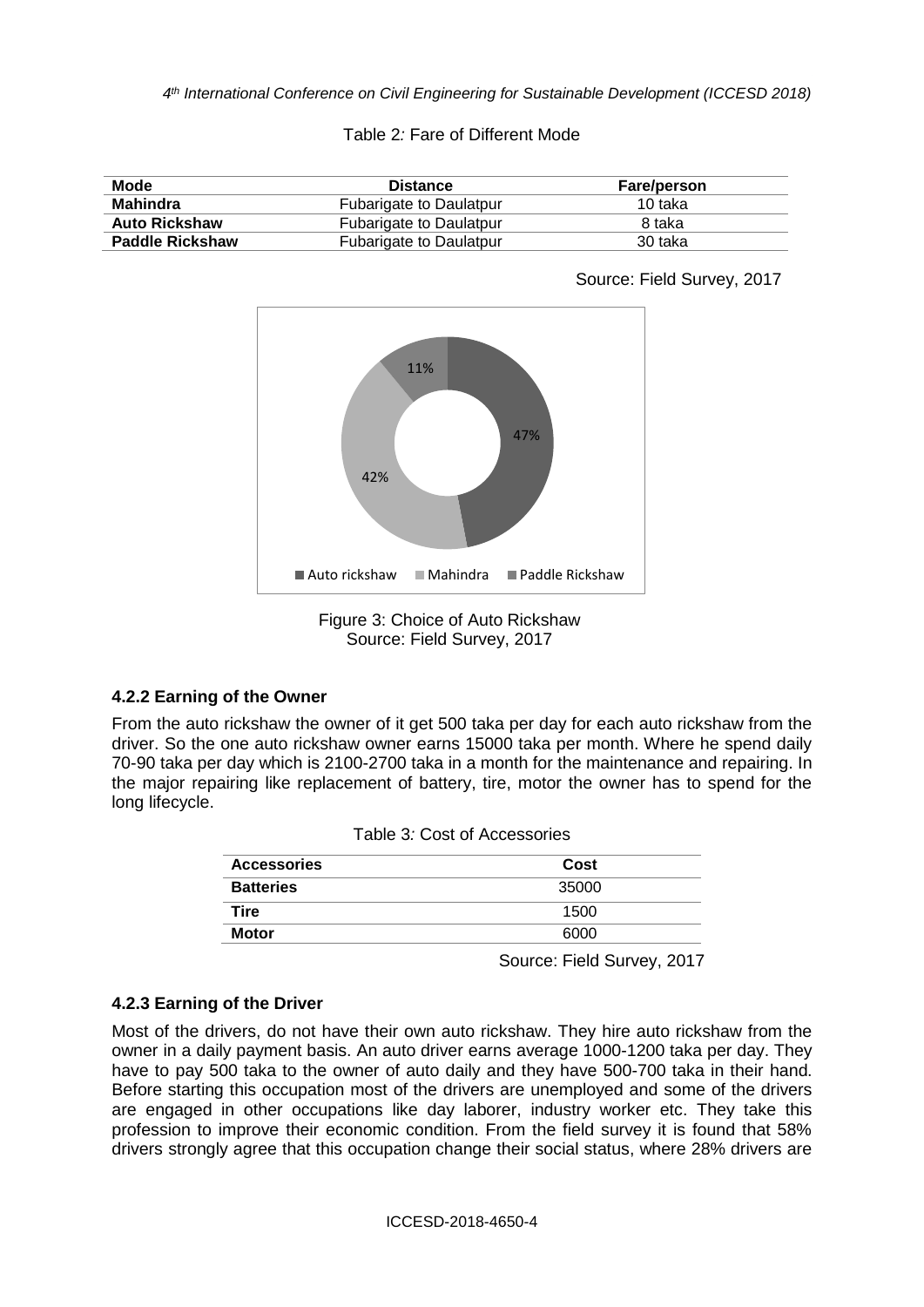disagree. Besides around 74% drivers say that their economic condition have been changed after taking this occupation.

#### **4.2.4 Emit Low Level Pollutants**

Auto rickshaws are operated by the battery is called battery operated auto rickshaw. This auto rickshaw does not emit harmful pollutants like  $CO$ ,  $CO<sub>2</sub>$ than the other transportation mode like bus, Mahindra. One of the major positive side of this battery operated auto rickshawis that, it makes low sound than other vehicles. It only produces battery water and oil pollutants, which can be controlled by proper management.

#### **4.3 Negative Aspects**

#### **4.3.1 Traffic Jam**

In Khulna City battery operated auto rickshaws are also responsible for the traffic jam. Because they are commonly parked beside the road. This road side parking creates traffic jam in most the important places in Khulna city.

## **4.3.2 Electricity Consumption**

The auto rickshaws need to recharge the batteries in daily. They charge these batteries from the electric supply line. It takes 7-8 hours for full charging of the batteries. Auto drivers normally charges batteries in 10 pm to 6 am.

It has been estimated that, battery operated auto rickshaw consumes approximately 300 MW electricity every day for recharging their batteries (Field Survey 2017). As Bangladesh is an electric power crisis country and this huge consumption for this purpose creates daily load shedding in the locality.

#### **4.3.3 No License**

According to the field survey it is noticed that there is no license or registration number of auto rickshaw and driver. So it is impossible to find out the driver or auto rickshaw after committing any serious action. And it is also difficult to taking action against the owner and driver after committing any crime.

## **4.4 Performance Index (PI) of Battery Operated Auto Rickshaw**

In the user opinion survey respondents are asked to give their opinion on different attributes of battery operated auto rickshaw on a scale of 0 to 5. Where 5 indicates the best excellent and 0 indicate the worst performance(Rana, Mitra, 2013).

User opinions are taken about fare rate, travel time, travel comfort, safety and quality of service of battery operated auto rickshaw.



Figure 4: Scale of Satisfaction Level, Source: Author, 2017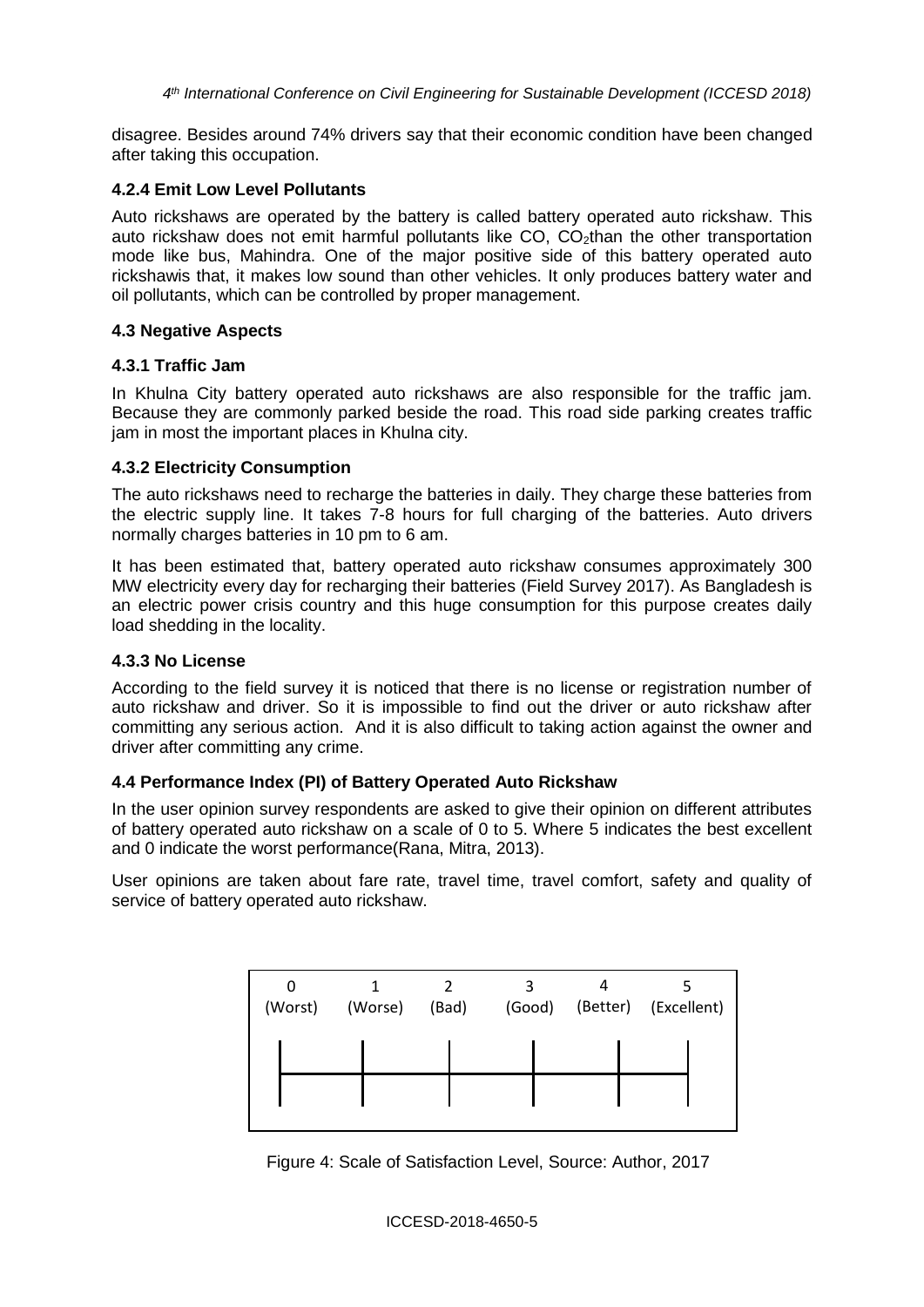| <b>Attributes</b>         |  |    | <b>Scale</b> |    |    |
|---------------------------|--|----|--------------|----|----|
|                           |  |    |              |    |    |
| <b>Fare Rate</b>          |  |    | 10           | 25 | 62 |
| <b>Travel Time</b>        |  | 13 | 39           | 35 | 15 |
| <b>Travel Comfort</b>     |  | 15 |              | 30 | 46 |
| <b>Safety</b>             |  | 29 | 22           | 19 |    |
| <b>Quality of Service</b> |  |    | 25           |    | 22 |

#### Table 4: Value of Different Attributes

Source: Field Survey, 2017

Performance Index on Fare Rate =  $\frac{0*0+0*1+3*2+10*3+25*4+62*5}{100}$ 

#### $= 4.46$

Performance Index of other attributes of battery operated auto rickshaw

Table 5*:* Performance Index of Different Attributes

| <b>Attributes</b>         | <b>Performance Index</b> |
|---------------------------|--------------------------|
| <b>Fare Rate</b>          | 446                      |
| <b>Travel Time</b>        | 3.43                     |
| <b>Travel Comfort</b>     | 4.07                     |
| <b>Safety</b>             | 2.94                     |
| <b>Quality of Service</b> | 3.85                     |

Source: The Contract of the Contract of the Source:

#### Field Survey, 2017

From the Table 5,it is seen that the fare rate and travel comfort of battery operated auto rickshaw is nearly excellent to the users. On the other hand travel time and quality of the service from this mode is in the satisfactory level to the users. But in the safety matter, ithas bad performance.

# **5. CONCLUSIONS**

The analysis of socio-economic and environmental impact of battery operated auto rickshaw gives an overview of the positive and negative impacts of it in human life and environment in Khulna city. Most of the people use battery operated auto rickshaw for their working purpose, daily travel. They chose it because the fare is lower than the other transport modes. The results from the analysis represent its positive impact in the social and economic sector of dwellers of the area. By operating the auto rickshaw both the owners and driversare economically benefited. People agree that their economic and social condition is changed after changing their occupation to it. And one of the major positive side of the battery operated auto rickshaw is that, it emits lower level of pollutants than other vehicles. But on the other hand it consumes huge amount of electricity at the time of battery charging and creates traffic jam also. By analyzing the performance index it is found that, the fare rate, travel comfort of battery operated auto rickshaw is excellent. But safety condition is not satisfactory. This study will help to improve the transportation system of Khulna city by usingthe battery operated auto rickshaw in an effective way and to reduce the negative aspects of it.